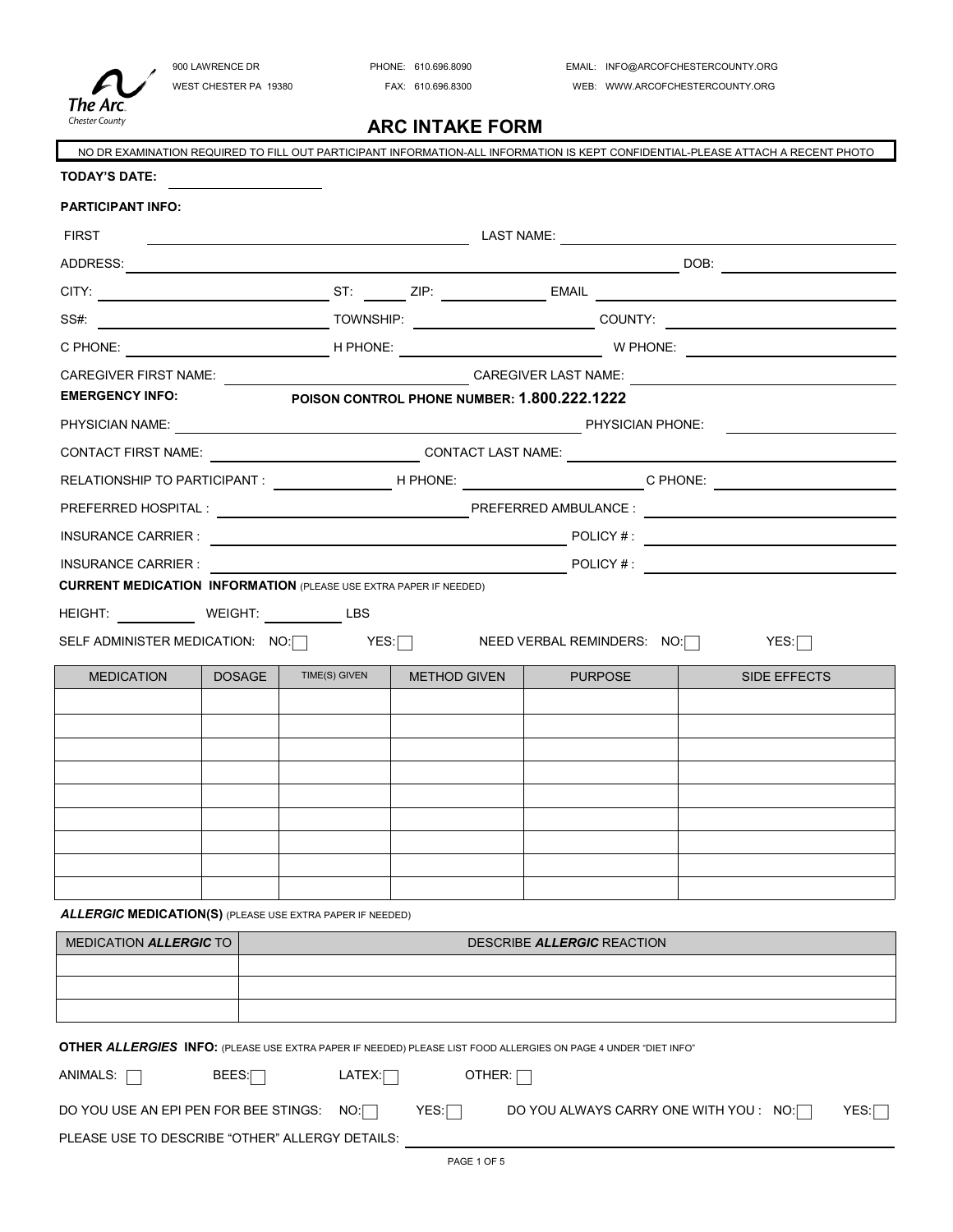## **OVER THE COUNTER MEDICATION INFO:**

| PLEASE LIST SPECIFIC CONCERNS / INTERACTIONS WITH OTC MEDICATIONS: |                                       |
|--------------------------------------------------------------------|---------------------------------------|
|                                                                    |                                       |
| <b>SEIZURE INFO:</b> (PLEASE USE EXTRA PAPER IF NEEDED)            |                                       |
| YES:<br>LAST DATE:<br>SEIZURES: NO:                                | DURATION:                             |
| FREQUENCY:                                                         | PREVIOUS HOSPITALIZATION: NO:<br>YES: |
| DATE(S) AND DESCRIPTION OF LAST HOSPITALIZATION:                   |                                       |
|                                                                    |                                       |
| DESCRIBE TYPICAL PRE SEIZURE BEHAVIOR:                             |                                       |
|                                                                    |                                       |
|                                                                    |                                       |
| DESCRIBE TYPICAL POST SEIZURE BEHAVIOR:                            |                                       |
|                                                                    |                                       |
|                                                                    |                                       |
| TREATMENT MOST EFFECTIVE DURING AND AFTER SEIZURE:                 |                                       |
|                                                                    |                                       |
|                                                                    |                                       |

**MEDICAL CONDITIONS:** (PLEASE CHECK WHAT APPLIES TO YOU AND ADD OTHER MEDICAL CONDITIONS YOU HAVE THAT ARE NOT LISTED IN THE BLANK FIELDS)

| <b>MEDICAL CONDITION</b> | <b>MEDICAL CONDITION</b>   | <b>MEDICAL CONDITION</b> | <b>MEDICAL CONDITION</b> |  |
|--------------------------|----------------------------|--------------------------|--------------------------|--|
| <b>ARTHRITIS</b>         | <b>FINE MOTOR PROBLEMS</b> | <b>LIVER PROBLEMS</b>    | <b>VISUAL IMPAIRMENT</b> |  |
| <b>ASTHMA</b>            | <b>HEARING IMPAIRED</b>    | <b>MENTAL HEALTH</b>     | OTHER (PLEASE LIST)      |  |
| <b>AUTISM</b>            | <b>HEART PROBLEMS</b>      | <b>NON VERBAL</b>        |                          |  |
| <b>BALANCE PROBLEMS</b>  | <b>HEPATITIS B CARRIER</b> | <b>PERSISTENT COUGH</b>  |                          |  |
| <b>CAR SICK</b>          | <b>HYPERTENSION</b>        | <b>RHEUMATIC FEVER</b>   |                          |  |
| <b>CEREBRAL PALSY</b>    | <b>HYPOTENSION</b>         | SINUS PROBLEMS           |                          |  |
| <b>DIABETES</b>          | <b>INCONTINENCE</b>        | <b>SKIN PROBLEMS</b>     |                          |  |
| <b>EPILEPSY</b>          | INTELLECTUAL DISABILITY    | <b>SPEECH IMPAIRMENT</b> |                          |  |

| <b>IMMUNIZATION / VACCINE DATES:</b>                                            |         |                          |                    |        |
|---------------------------------------------------------------------------------|---------|--------------------------|--------------------|--------|
| DIPTHERIA / PERTUSSIS / TETANUS BOOSTER: DATE:                                  |         | ORAL POLIO / SALK: DATE: |                    |        |
| <b>HEPATITIS B: (IF APPLIES)</b>                                                | DATE:   | TUBERCULIN TEST:         | DATE:              |        |
| MEASLES / MUMPS / RUBELLA:                                                      | DATE:   |                          |                    |        |
|                                                                                 |         |                          |                    |        |
|                                                                                 |         |                          |                    |        |
| <b>ADAPTIVE EQUIPMENT NEEDED</b> (PLEASE CHECK IF YOU USE ANY OF THE FOLLOWING) |         |                          |                    |        |
| CANE:<br>COMMUNICATOR: [                                                        | OXYGEN: | WALKER:                  | WHEELCHAIR: $\Box$ | OTHER: |
| PLEASE DESCRIBE ANY OTHER ADAPTIVE EQUIPMENT NEED-                              |         |                          |                    |        |
|                                                                                 |         |                          |                    |        |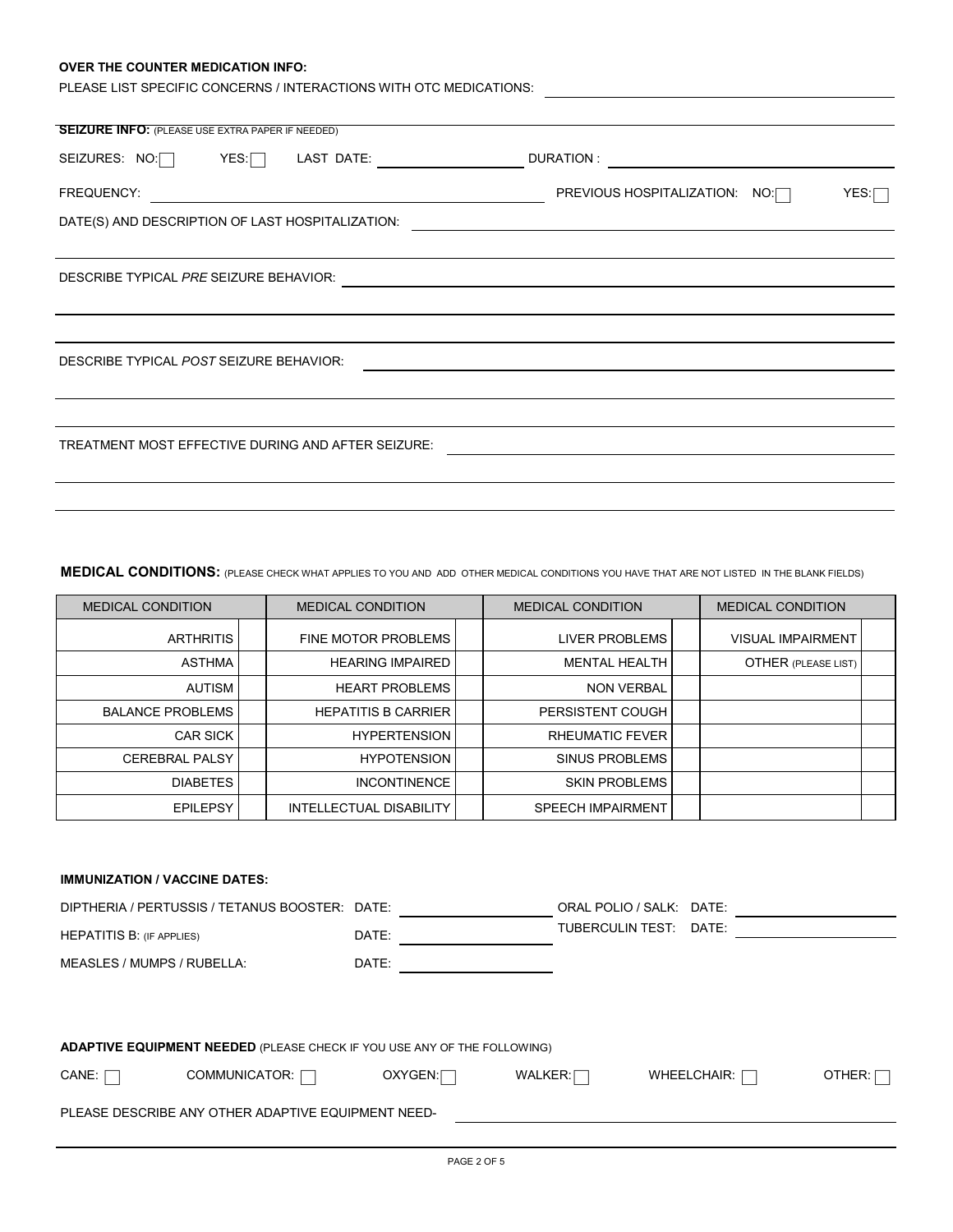| PERSONAL HABITS: (PLEASE CHECK WHAT APPLIES TO YOU)                                                                                                          |  |
|--------------------------------------------------------------------------------------------------------------------------------------------------------------|--|
| CHEW TOBACCO:<br>HOW OFTEN:                                                                                                                                  |  |
| DRINK ALCOHOLIC BEVERAGES:                                                                                                                                   |  |
| SMOKE:<br>HOW OFTEN:                                                                                                                                         |  |
| <b>DIET INFO: (PLEASE CHECK WHAT APPLIES TO YOU)</b>                                                                                                         |  |
| LIKES EVERYTHING: $\Box$ OVEREATING ISSUES: SELECTIVE EATER: $\Box$<br>SPECIAL DIET: $\Box$<br>UNUSUAL DIET: $\Box$                                          |  |
|                                                                                                                                                              |  |
|                                                                                                                                                              |  |
|                                                                                                                                                              |  |
| FOOD ALLERGIES: DESCRIBE FOOD(S) YOUR ARE ALLERGIC TO & REACTION: National ALLERGIES: DESCRIBE FOOD(S) YOUR ARE ALLERGIC TO & REACTION:                      |  |
|                                                                                                                                                              |  |
|                                                                                                                                                              |  |
| <b>BEHAVIOR INFO:</b> (USE EXTRA PAPER IF NEEDED)                                                                                                            |  |
| LIST ANY BEHAVIOR ISSUES OF CONCERN:<br><u> 1989 - Johann Stein, marwolaethau a bhann an t-Amhair an t-Amhair an t-Amhair an t-Amhair an t-Amhair an t-A</u> |  |
|                                                                                                                                                              |  |
| <u> 1989 - Andrea Andrew Maria (h. 1989).</u>                                                                                                                |  |
|                                                                                                                                                              |  |
|                                                                                                                                                              |  |
|                                                                                                                                                              |  |
|                                                                                                                                                              |  |
|                                                                                                                                                              |  |
|                                                                                                                                                              |  |
|                                                                                                                                                              |  |
|                                                                                                                                                              |  |
| LIST THINGS THAT FRIGHTEN YOU:                                                                                                                               |  |
|                                                                                                                                                              |  |
|                                                                                                                                                              |  |
|                                                                                                                                                              |  |
| <b>GOALS INFO:</b>                                                                                                                                           |  |
|                                                                                                                                                              |  |
|                                                                                                                                                              |  |
| DESCRIBE DESIRED GOALS FROM THE RESPITE (RECREATION) PROGRAM:                                                                                                |  |
|                                                                                                                                                              |  |